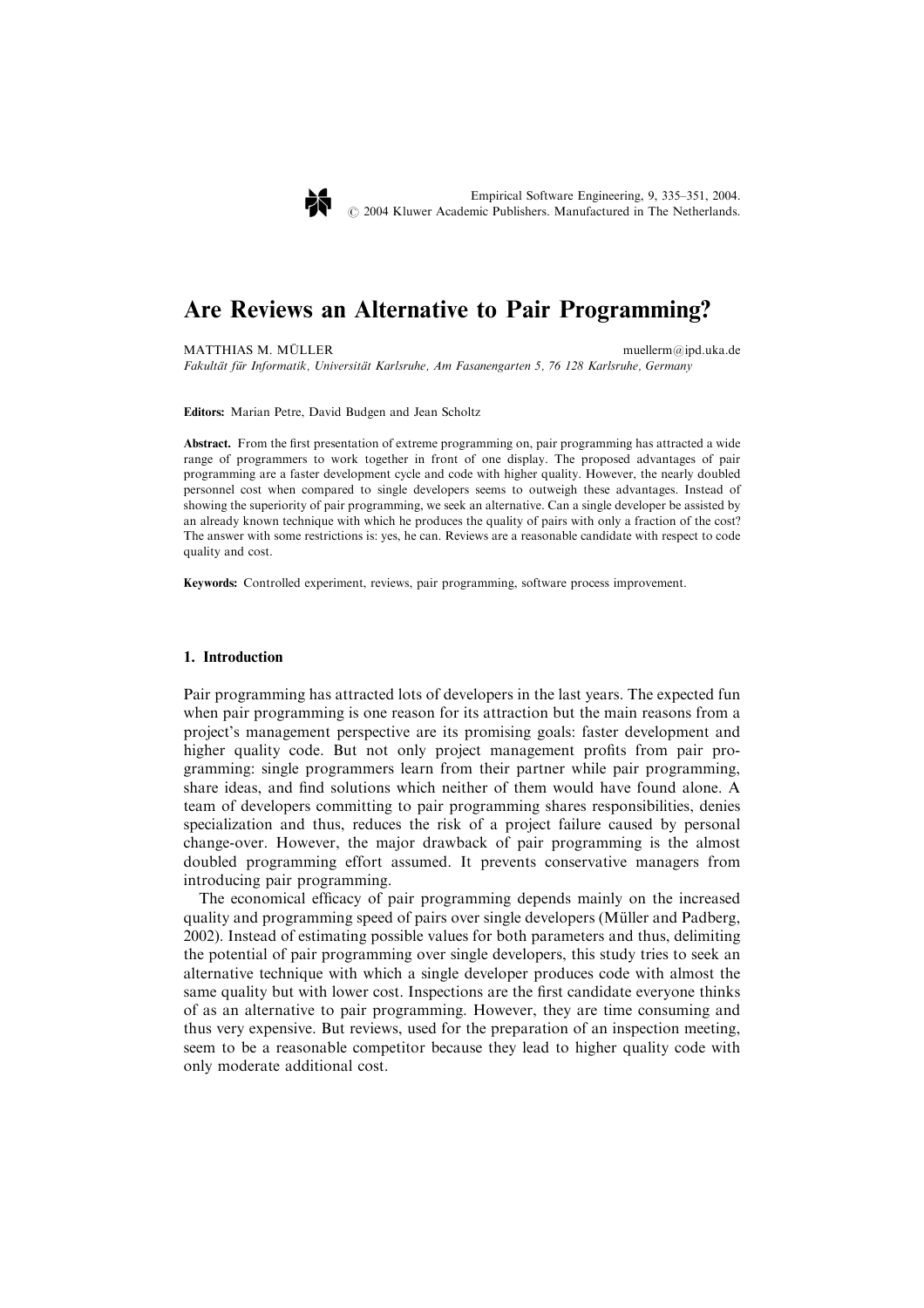The development process of the single programmer and the programmer pair are sketched as follows. The single programmer implements a solution to a problem and fixes all compilation errors, but he is not allowed to execute the program. Then, he hands in his program for anonymous review, i.e., the developer does not know who performs the review and the reviewer does not know whose code he is reviewing. The reviewer has to find errors according to a check list. Design flaws, violations of any sort of convention, and suggestions for a better solution are of no concern to the review. The developer gets back the program source together with a short description of the marked errors. From now on, the developer is allowed to execute and test his program. The development process of the programmer pair is straight forward. Two programmers work together in front of one display and in contrast to the single developer, they are allowed to compile and execute their program from the very first.

This paper investigates with a controlled experiment if a single programmer equipped with an additional review phase can compete with pair programming in terms of code quality and development cost. The study was conducted with computer science students at the Universität Karlsruhe during the lectures of the summer semester 2002. Due to the counterbalanced design of the experiment each student had to work on two different programming tasks. The first task, Polynomial, involved the calculation of the zero positions of a polynomial of third degree. For the second task, Shuffle-Puzzle, the students had to solve a given shuffle-puzzle within a given number of moves.

The study evaluated the following null-hypotheses.

Reliability. Pairs of developers do not produce more reliable code than single developers equipped with reviews.

Effort. Pairs of developers are not more costly in person hours than single developers equipped with reviews.

The results of the evaluation were unexpected because both hypotheses could not be rejected.

The next section discusses related studies concerning the efficacy of developer pairs. Section 3 details the experiment settings before Section 4 presents the results. Conclusions are drawn in Section 5.

#### 2. Related Work

So far, pair programming has been compared only to single developers.

Williams studied pair programming with 41 undergraduate students (Williams and Kessler, 2000). Thirteen students formed the control group in which all the work was done individually. The remaining 28 students formed the experiment group in which all the work was done in pairs. The study took six weeks during which all the students and pairs completed four assignments. Concerning reliability, the pairs passed more of the automated post-development test-cases. This difference was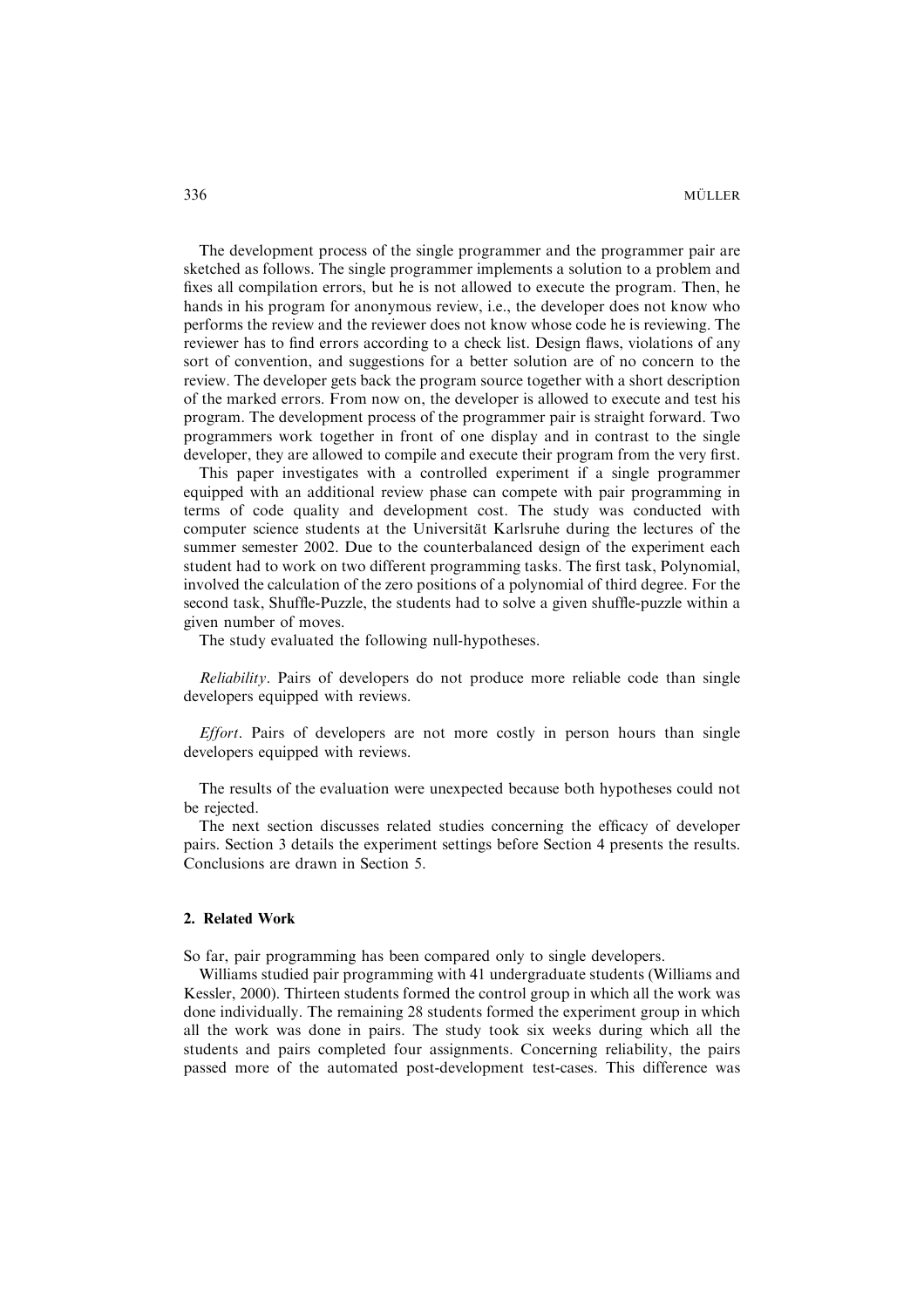significant with  $p < 0.01$ . The data-sample of the pairs also had a smaller variance as opposed to the sample of the individuals. The evaluation of the development cost showed that, after an initial adjustment period in which the pairs spent about 60% more programmer hours on the completion of the tasks, the working overhead dropped to 15%.

Nosek (1998) studied 15 professional programmers on a database consistency check. None of the subjects had worked on this problem before. The five individuals and the five pairs got a period of 45 min to complete the task. All pairs outperformed the individuals. Although the average time for completion was more than 12 min (41%) longer for individuals, the difference was not statistically significant at the 5% level.

Nawrocki studied 21 computer science students (Nawrocki and Wojciechowski, 2001) on the first four assignments of the Personal Software Process programming course (Humphrey, 1995). The students were divided into three groups: the first group applied the PSP-baseline process (time and defect logging), the second group used XP tailored to single programmers, and the third group used pair programming. Overall, the pair programming group was not faster than the other two groups in sharp contrast to the Williams and the Nosek studies. But the variability within the pair programming group was smaller when compared to the other two groups, which led to the conclusion that the pair programming process is more predictable.

Although all of the studies were conducted to evaluate the advantage of pair programming over individuals, the results of the first (and maybe also of the third<sup>1</sup>) study are inconclusive to some extent because they are confounded by a second uncontrolled variable: personal attitude to testing. The assignment was considered completed as soon as the participants (pairs and individuals) claimed so. Thus, the produced programs differed not only in the time needed for completion but also in their quality because each subject and pair has a different attitude on when it is beneficial to stop testing and when not. In this case, it is methodologically questionable to compare these program versions. The only way out of this dilemma is to fix either of the two variables: time to completion or code quality. For example, a valid comparison of two development methods should consider only program versions that are developed within a fixed period of time as it was done in the Nosek (1998) study, or those that achieve a certain reliability and to force rework if a program does not reach the reliability threshold.

This study implements the second possibility to avoid the pitfall of confounding variables. This is done with an additional quality assurance (QA) phase issued at the end of the implementation process. This QA phase ensures a comparable quality of subject's programs. Thus, the measured programming effort solely depends on the different implementation methods. However, in order to be consistent with previous studies this paper also presents the confounded results before the QA phase.

Other studies investigated the advantages of pair programming for educational purposes (McDowell et al., 2002; Williams and Kessler, 2000) or evaluated the potential costs and benefits of pair programming (Cockburn and Williams, 2000; Müller and Padberg, 2002).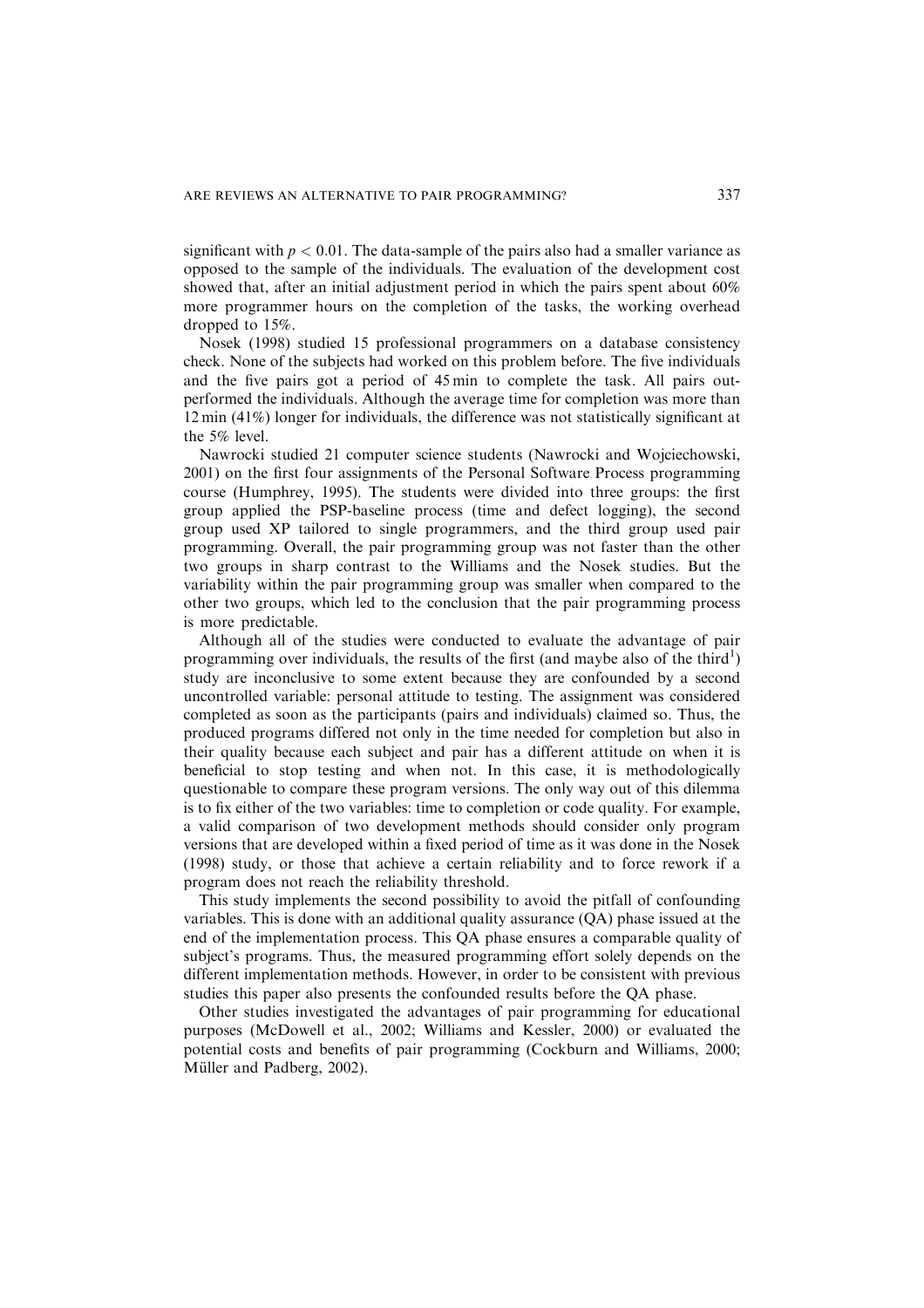#### 3. The Study

The experiment had a counterbalanced design and was held during the summer lectures 2002 at the University of Karlsruhe as a part of an extreme programming course. The course consisted of four short sessions (introducing pair programming, test-first, refactoring, and the planning game) and a whole week of project work. The experiment took place from May to June between the introductory sessions and the project week. Java was the programming language for both the experiment and the labcourse. The subjects knew from the very first course announcement that they had to take part in an experiment in order to get their course credits.

All subjects were computer science undergraduate students who were on average in their fourth year of study. The students had on average more than six years of programming experience and their largest developed programs ranged between 50 and 250,000 LOC with a median of 2000 LOC.<sup>2</sup> One subject had used both reviews and pair programming prior to the experiment, six subjects had a little experience in reviews, and another subject only in pair programming.

The students got an introduction in pair programming and reviews. Each course took about 1.5 hours. Pair programming was introduced by extreme programming professionals. Reviews were introduced in the following week by the author. The subjects were forced to use only these two development methods. All the other techniques of extreme programming were not part of this study.

# 3.1. Tasks

The subjects had two solve two different tasks, one task with pair programming the other task on their own.

Polynomial. Find the zero positions of an arbitrary polynomial of third degree. The subjects had to implement the method findZeroPosition of a given polynomial-class. The polynomial-class contained methods for the basic arithmetic operations and for I/O.

Shuffle-Puzzle. Find the solution of a given shuffle-puzzle within a given number of moves and list the moves if a solution exists. The subjects had to add a method findMoves to the basic class Shuffle-Puzzle. This class initially contained constructors and methods for I/O.

The polynomial-task description contained a hint for a possible algorithmic solution of the problem. However, the students were not forced to use a special algorithm to get a solution. In fact, they could use the algorithm they thought most suitable for this problem. For most students, the polynomial-task involved implementing the suggested algorithm as well as thinking about all special cases. The shuffle-puzzle task implied solving a backtracking problem to which the students knew the solution from their very first computer-sciences courses. Overall,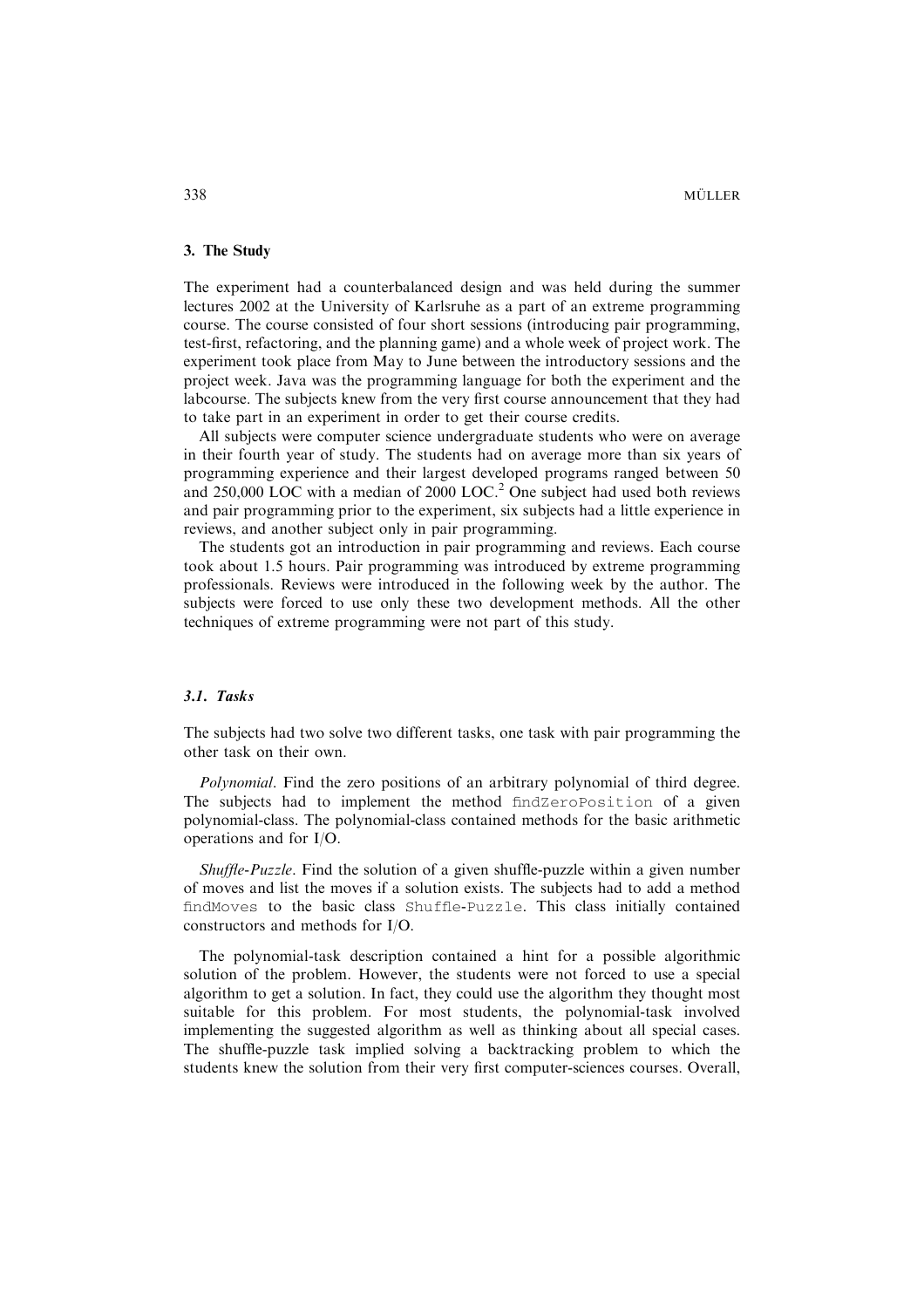

Figure 1. Procedure for the review and pair programming task.

the students were assumed skilled enough in both areas to overcome any problemdomain specific difficulties.

# 3.2. Procedures

Figure 1 outlines the procedure of the review and the pair programming tasks. Both procedures were divided into an implementation and a QA phase. First, the review task procedure is described, see the upper half of Figure 1.

### 3.2.1. The Review Procedure

Implementation is split into coding, review, and testing. During coding, the subjects had to implement the task until they thought they have finished. During this part of the procedure, the subjects could only compile but not execute their programs. This constraint was guaranteed by the experiment environment. Thereafter, the program was printed out on paper and handed in for review to the subject's pair programming partner. As the review was anonymous, the author of the code did not knew who reviewed his code and the reviewer did not know whose code he was reviewing. For each pair, the subjects did not review the code until both had coded their solution. The review time was bounded to at least 100 lines of code per hour. After the review was done, the subjects got back the reviewed code and entered testing. Now, the subjects were allowed to compile and execute their programs appropriately. Subjects left testing when they claimed to be done. At this point, they entered the QA phase where their programs had to pass 95 out of 100 test cases of the acceptance-test. If the programs did not reach the required 95% reliability, subjects got the output of the failed tests and had to fix the errors. The acceptance-test and the subsequent rework repeated as long as the program passed less than 95 tests. Otherwise, the subjects finished the task.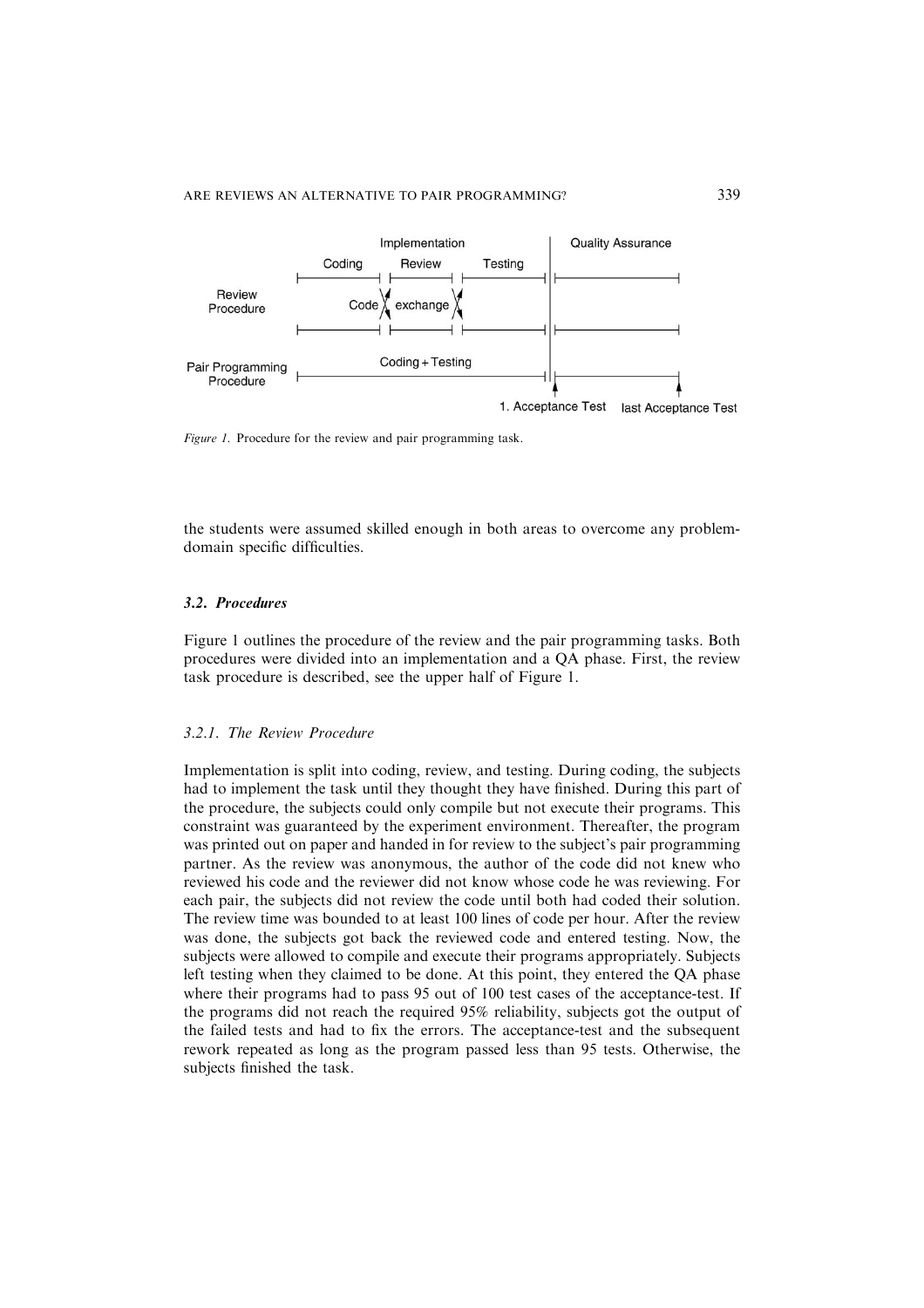### 3.2.2. Discussion of Review Procedure

The previously described review procedure did not allow the subjects to execute the code before review. This might not seem intuitive because normally, the code is executed and tested very carefully before it is reviewed. However, as motivated by Humphrey (1995, pp. 267–268), the author chose not to permit the execution of the code before the review because of the following two reasons. First, reviewing code that has not been executed changes the attitude of the reviewers. They know that the program was not executed and tested and thus, it is far from being correct. Therefore, it is worth a review. Second, the author of the program does not want the reviewer to find any errors. Thus, he develops his program carefully and does quite naturally a separate code-review of his own. Consequently, the program passes two reviews: the review of the program owner and the anonymous review. This would not have been case, if the programs had been reviewed after the testing phase.

The lower bound for the review time of 100 lines of code per hour is based on figures shown by Gilb and Graham (1993, p. 154). Gilb and Graham suggest a review velocity of one page (noncommentary, 600 words) per hour. Their checking rate is due to cross-checking against several documents: rule sets, checklists, role checklists, and source documents. As both tasks and their specifications are rather small, doubling the review velocity seemed reasonable.

The main incentive of the QA phase was to ensure comparable quality of developed programs, such that the programming effort depends only on one independent variable: the method used for implementation (review or pair programming). The personal attitude to testing is factored out, see also the discussion in Section 2. However, the exit criterion of the QA phase leaves some room for variation in reliability. But this variation is expected to be too small to be statistically detectable.

# 3.2.3. The Pair Programming Procedure

As opposed to the review procedure, the pair programming procedure was straight forward. During implementation, the pairs could compile and execute their programs from the very beginning. They worked on the programs until they claimed to be done. Then, they entered the QA phase which also iterated, as described above, between running the acceptance-test and rework. And again, the exit criterion was to pass at least 95 out of the 100 test cases of the acceptance-test.

#### 3.2.4. Realization

The pair programming procedure could be done in one session, while the review procedure involved at least two different sessions: one session for coding and another one for review, testing, and quality assurance. For each session and each task, both the pairs and single programmers made an appointment with the experimenter. If the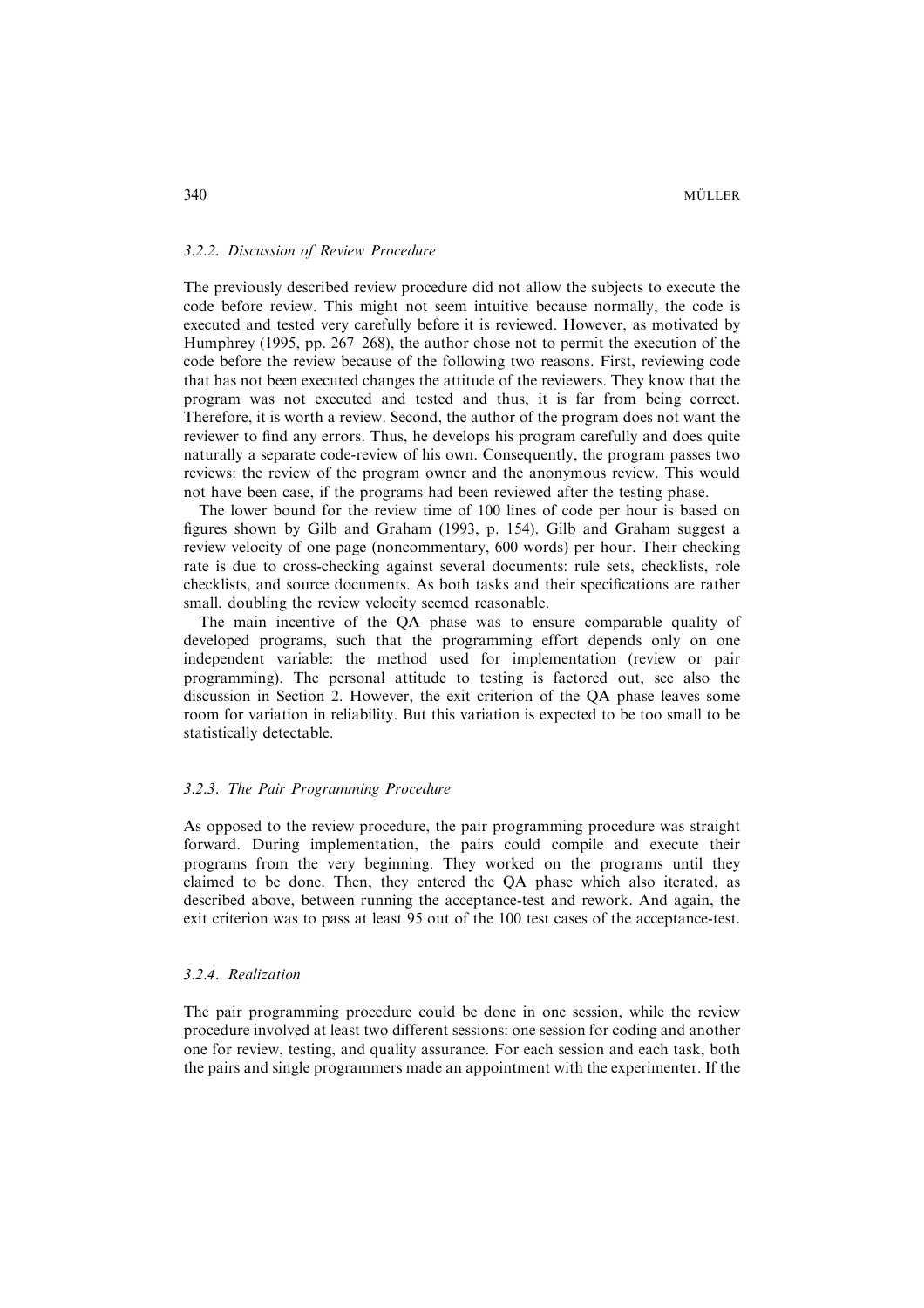| Group          | 1. Task<br>Method, Problem | 2. Task<br>Method, Problem | No. | PP | Re | Overall Exp. |        | Java Exp. |        |
|----------------|----------------------------|----------------------------|-----|----|----|--------------|--------|-----------|--------|
|                |                            |                            |     |    |    | Years        | LOC    | Years     | LOC.   |
|                | PP, Shu                    | Re, Pol                    | 6   |    | 6  | 7.0          | 30.333 | 3.8       | 45,333 |
| 2              | PP, Pol                    | Re, Shu                    | 4   | 2  | 3  | 6.5          | 25,000 | 2.0       | 3,700  |
| 3              | Re, Shu                    | PP, Pol                    | 6   | 3  | 5. | 6.3          | 30,000 | 3.0       | 11,583 |
| $\overline{4}$ | Re, Pol                    | PP, Shu                    | 4   | 2  | 3  | 5.9          | 23,500 | 2.9       | 11,550 |
|                |                            | Overall                    | 20  | 10 | 17 |              |        |           |        |

Table 1. Assignment to tasks and methods, sizes, available data-points, and mean experience for each group (PP = pair programming,  $Re =$  review,  $Shu = shuffle-puzzle$ , Pol = polynomial).

task could not be finished in the first run, a subsequent appointment had to be made. The subjects performed all of their coding and the review in front of the experimenter.

#### 3.3. Selection of Groups

Table 1 lists the tasks and methods assigned to each group as well as the group sizes and the available number of data-points. Since three subjects did not finish the review task, 27 out of the 30 expected data-points were available for analysis.

The division of subjects into groups was done according to their overall programming experience, independent of the programming language. The aim was to obtain a general experience-level evenly distributed over the four groups. Within each group, the most skilled subject had to pair off with the lowest skilled subject, the second best skilled subject with the second lowest skilled subject, and so on. The data used for the division were obtained from the pre-test questionnaire the subjects had to fill out prior to the experiment. The four rightmost columns of Table 1 list the average overall experience and the Java-specific experience in years and lines of code for each group. The experimenter chose the overall-experience in lines of code to be the decisive factor. However, the Java-specific experience could also have been used, but it showed in the project week after the experiment, that the overall experience represented the individual skill-level better than the Java-specific experience.

#### 3.4. Data

#### 3.4.1. Reliability

The reliability of two different versions of the developed programs was measured: the version after the implementation (Imp) and the version after the QA phase. Two tests were created for each task: the large-test and the acceptance-test. The large-test consisted of 700,000 test-cases for the polynomial task and of 15,000 test-cases for the shuffle-puzzle task. Each test-case was randomly generated. Each acceptance-test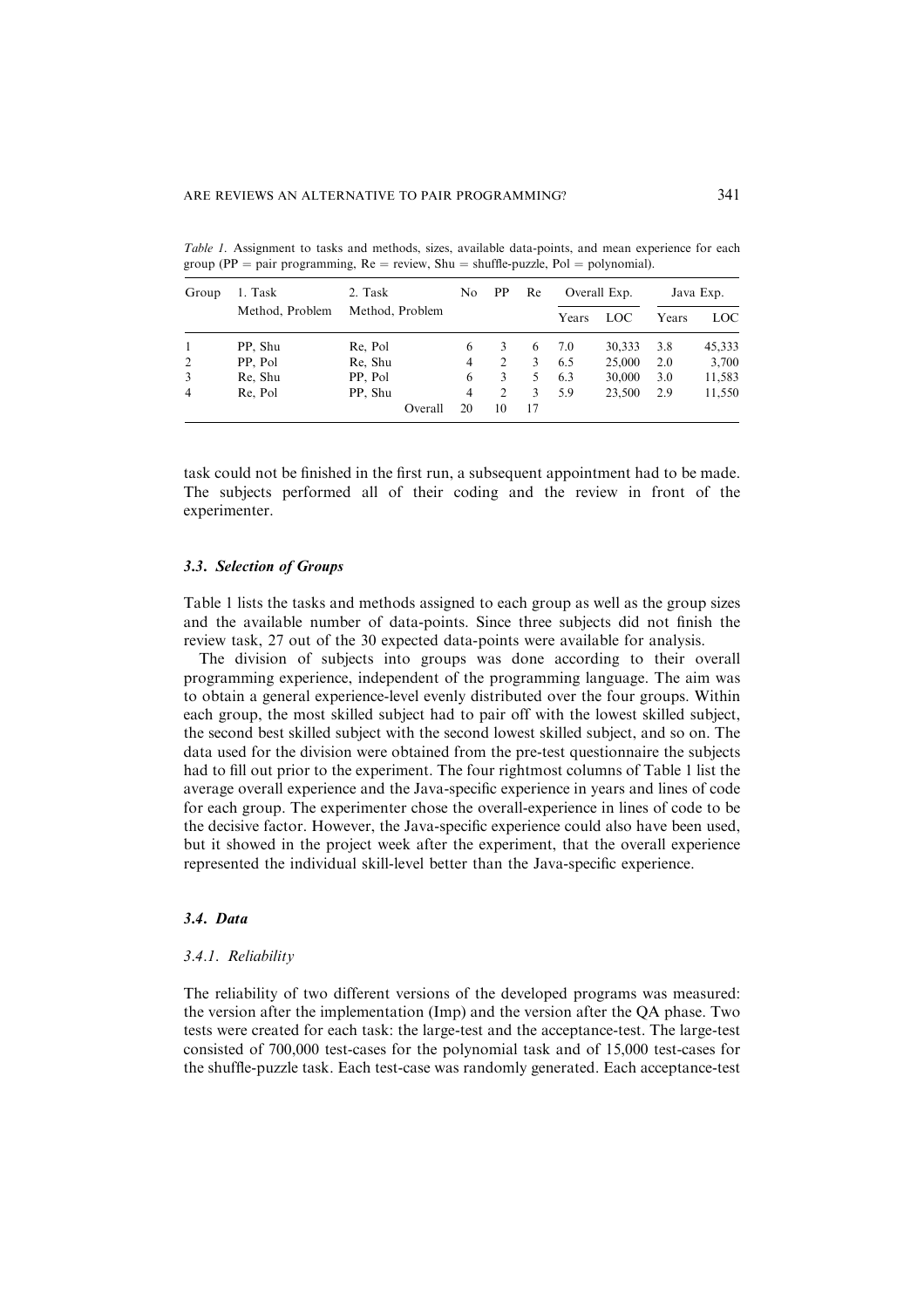$3150$  6375 3300 75 2 -42 -1 231,875 14,175 21 -7 2 -25 53  $-680,625$  43,725 1529 11 2 -75 11

Figure 2. Input for polynomial tester.

consisted of 100 test-cases selected randomly from the large-test. Both acceptancetests were generated once, before the experiment, and never changed afterwards. The test-cases for the polynomial-task consisted of a list of coefficients (starting from  $x^0$ ), the number of zero positions, and the zero positions itself, see Figure 2. The testframework reads a test-case, initializes the implementation-under-test (IUT), executes it, and compares the results. If a deviation was detected, the test-case counted as failed. The polynomial coefficients for the test-cases were calculated from randomly generated zero positions. The test-cases for the shuffle-puzzle task were structured and executed the same way, see Figure 3. The shuffle-puzzles for the testcases were randomly created with an upper bound for the number of moves. The number of moves used to create the shuffle-puzzle was later on decreased or increased by one to reduce or enlarge the search space for the IUT.

The reliability r of a program measured with test  $test \in \{Large, Acc\}$  after phase  $phase \in \{Imp, QA\}$  is the fraction of the number of passed tests divided by the number of all tests:

$$
r_{\text{phase}}^{\text{test}} = \frac{|\{\text{passed tests}\}|}{|\{\text{all tests}\}\}|}
$$

The data were gathered non-intrusively by the experiment environment without notice to the subjects. Each time, a subject compiled its Java-code, the source-code was archived. On execution, the experiment environment performed three operations: archiving the actual program version, logging the output, and writing the log to standard output. The subject triggered the data-collection mechanism implicitly by invoking the Java-compiler or the Java virtual-machine.

# 3.4.2. Cost

To study the cost, we compare the accumulated cost  $c_{\text{phase}}^{\text{method}}$  for method method  $\in$  {Pair, Review} after phase phase  $\in$  {Imp, QA} measured in man minutes (mm). The cost of the different procedures consist of the time spent for reading the

> Depth 7 Rows 2 Columns 2  $2<sub>3</sub>$  $1 \Omega$ Moves DOWN RIGHT UP LEFT

Figure 3. Input for shuffle-puzzle tester.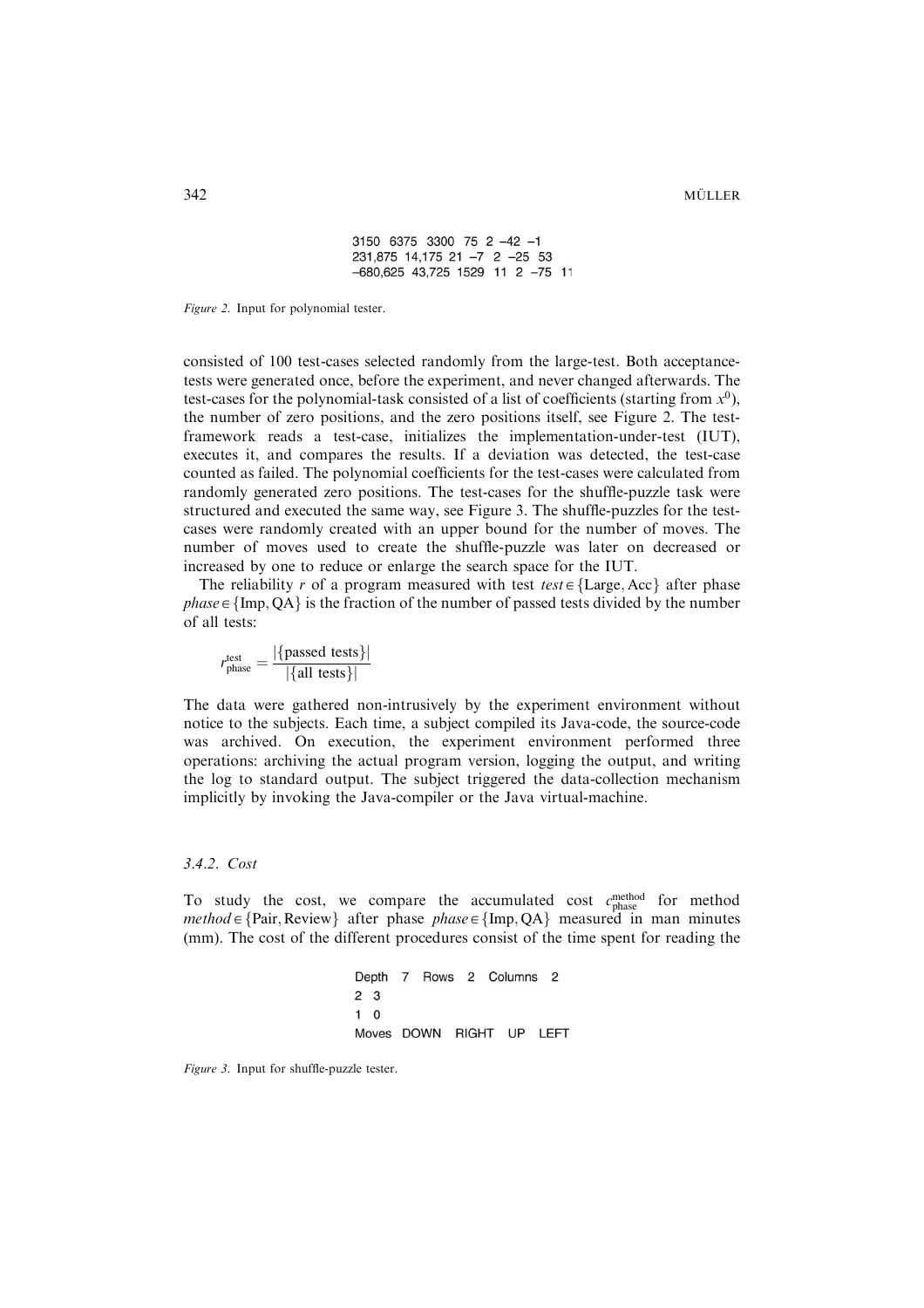problem description  $T_{\text{Read}}$ , the time spent for implementation  $T_{\text{Imp}}$ , the review time  $T_{\text{Rev}}$ , and the time spent in the QA phase  $T_{\text{OA}}$ .

$$
c_{\text{QA}}^{\text{Pair}} = 2 \cdot (T_{\text{Read}} + T_{\text{Imp}} + T_{\text{QA}}), \qquad c_{\text{Imp}}^{\text{Pair}} = 2 \cdot (T_{\text{Read}} + T_{\text{Imp}})
$$
  

$$
c_{\text{QA}}^{\text{Review}} = T_{\text{Read}} + T_{\text{Imp}} + T_{\text{Rev}} + T_{\text{QA}}, \qquad c_{\text{Imp}}^{\text{Review}} = T_{\text{Read}} + T_{\text{Imp}} + T_{\text{Rev}}
$$

 $T<sub>OA</sub>$  consists of the rework time only and does not include the execution time of the acceptance-test. The cost for the QA phase alone is studied as well. It is the difference between  $c_{OA}$  and  $c_{Imp}$ .

$$
c_{\text{QA-Imp}} = c_{\text{QA}} - c_{\text{Imp}}
$$

The review cost does not account for any additional waiting time, for example, the review synchronization overhead.

The data were gathered with the pplog-mode, a major mode for Emacs which supports logging of work-time and interrupts (PSP resource page). The pplog-mode was initially built for our PSP programming courses, but it is also a comfortable time logging tool for experimentation. The logging was started and stopped by the experimenter. The subjects had to log only interrupts such as going to toilet, taking a smoking-break, or going to lunch.

#### 3.5. Hypotheses

The study aimed to verify the following hypotheses and alternatives. In regard to the quality of the delivered programs, we assume for the null-hypotheses, that the mean reliability of the programs developed by the subjects of the pair programming group is not higher than the mean reliability of the programs developed by the subjects of the review group:

$$
H_0^{\text{Rel}}: \mu_r(\text{Pair Programming}) \le \mu_r(\text{Review}),
$$
  

$$
H_{\text{Alt}}^{\text{Rel}}: \mu_r(\text{Pair Programming}) > \mu_r(\text{Review})
$$

We consider all four reliability measures defined in Section 3.4.

With respect to the cost, we investigate the following null-hypotheses, according to which the average effort in man-minutes to complete a programming assignment is not higher for the pair programming group than for the review group:

$$
H_0^{\text{Cost}} : \mu_c(\text{Pair Programming}) \le \mu_c(\text{Review}),
$$
  

$$
H_{\text{Alt}}^{\text{Cost}} : \mu_c(\text{Pair Programming}) > \mu_c(\text{Review})
$$

We consider the accumulated cost after the implementation and the QA phase.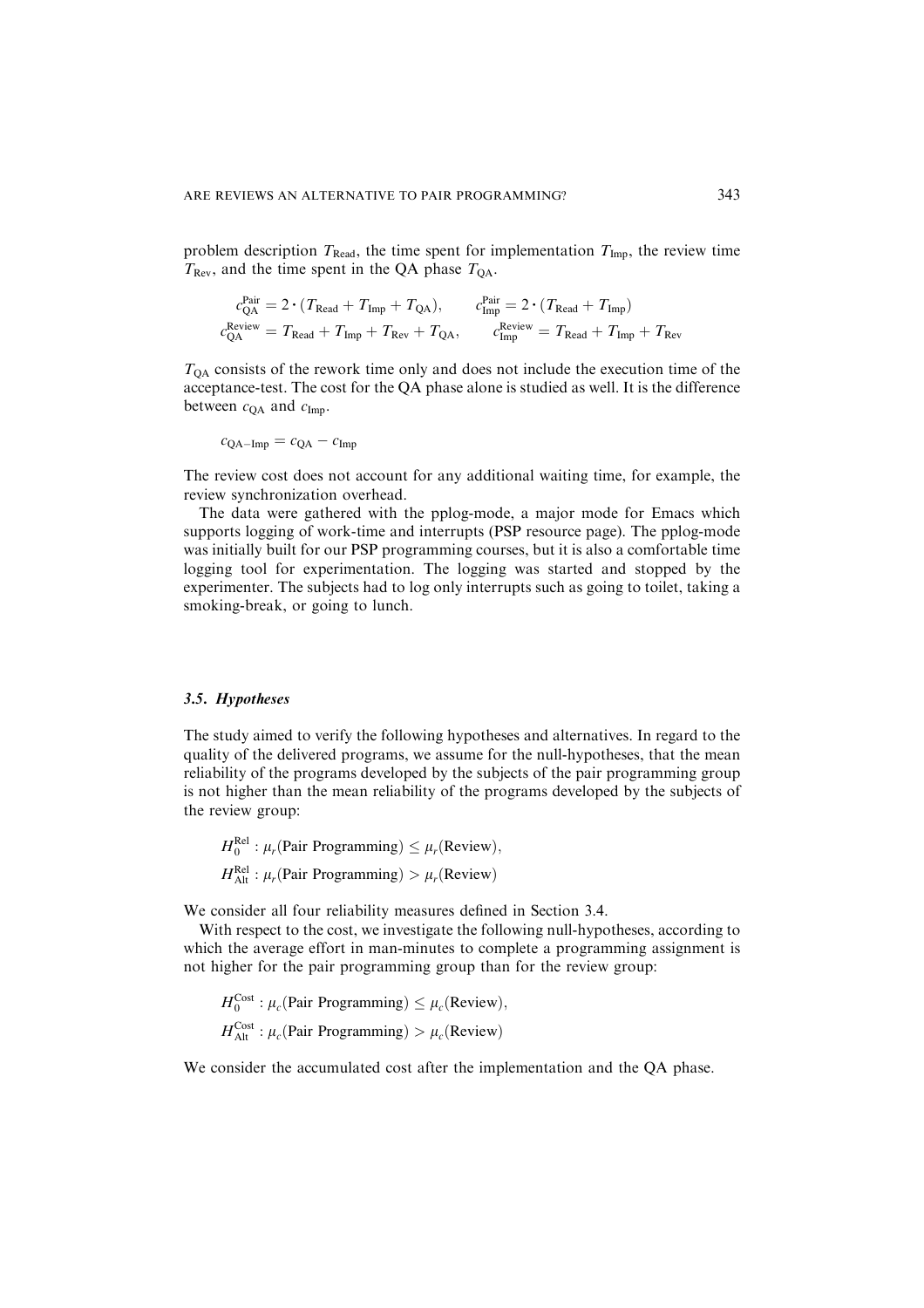#### 3.6. Power Analysis

The power of the one-sided  $t$ -test is 64%. From the alternative hypotheses perspective, we have only a chance of 64% to detect a difference between both groups, if any. But since the data-sets are rather small, we use the Wilcoxon–Mann– Whitney-test (up to now referred to as the Wilcoxon-test) and not the  $t$ -test. However, the Wilcoxon-test has an asymptotic efficiency of 95% of the  $t$ -test, which reduces the actual power yet another 5% down to 60%. The power of the t-test was calculated with  $R$  (Ihaka and Gentleman, 1996) using two samples, the harmonic mean of both group sizes  $n = 13.3$ , an effect size of 0.8, and a significance level of  $\alpha = 0.05$ . According to Cohen (1997) this experiment has a poor power of revealing an effect, even if this effect is large. But as the maximum number of students for the extreme programming course, initial planned to be 18, has already been exceeded by two, we could not afford additional students.

#### 3.7. Internal Threat

The internal validity of the experiment is threatened by several perils. First, different persons teaching the lectures on pair programming (professionals) and reviews (the author) could cause differences in skill and motivation between the groups. The other possibility would have been, that only one person would have taught both courses. However, the author judged the risk of skews in skill and motivation to be higher in the one teacher scenario than in the two teacher scenario. This judgment is due to the fact that subjects could have been biased by the teachers assumptions if he had taught both topics instead of only one topic. Thus, it was quite reasonable to let each lecture be taught by another teacher.

The second threat concerns the possibility, that a subject did not apply the process it was told to follow. This threat can safely be ignored because of the strict process definition. The experimentator enforced the process rigorously and left the subjects no possibility for variation.

The third threat originates from the possibility, that the subjects could have obtained information from the review of the other program which they could have used in their own development. To check the existence of this threat, the post-test questionnaire asked whether the subjects got from the foreign program any information or hints for possible errors which they could use to fix or to improve their own program. Actually, three subjects affirmed that they learned from the foreign program something they could use in their own development. The first subject reported on tests about null-objects, which were missing in the foreign program and which he inserted in his own program after the review. However, he did not report any advantages caused by these tests. The second subject (no. 405), changed his comparison of floats with zero  $(f = 0)$  to an e-range comparison  $(|f| < \varepsilon)$ . The third subject saw the inefficiency of his own code, but did not change it.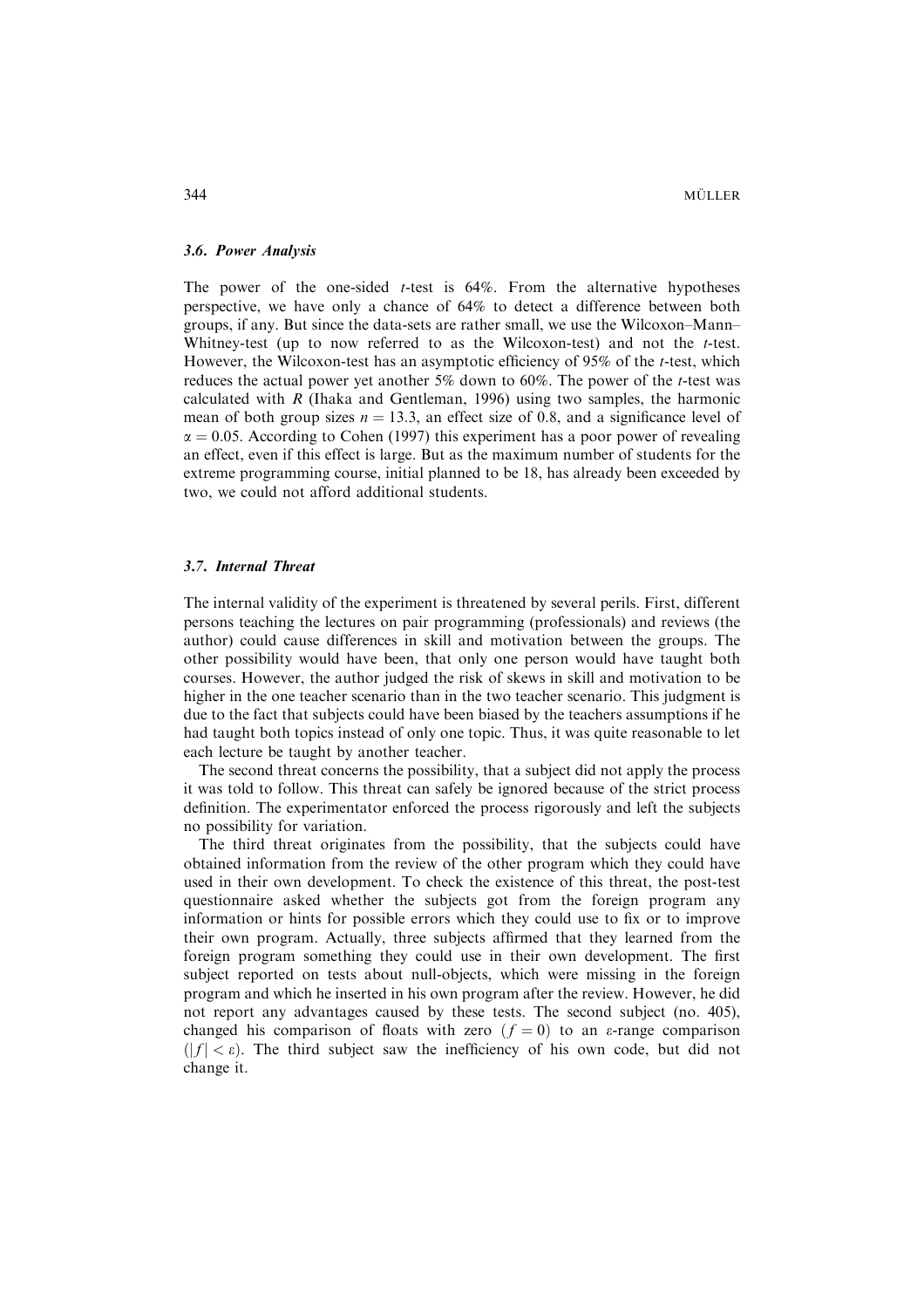The third threat can be ignored except for the second subject (405). The author compared the data of subject 405 with the results of the remaining review-group. The cost of subject 405 ranged very close to the group median and the reliability of its program ranged in the group's middle 50%. As the influence of subject 405 on the whole outcome of the analysis was neglectable, the author decided to use it for evaluation.

Finally, did the subjects show their code or discuss the problems with each other outside the laboratory while the experiment took place? Unfortunately, this threat was outside the experiment's sphere of influence. But each student signed the informed consent prior to the study and thus, agreed on tying his tongue to everybody about all topics concerning the experiment.

### 3.8. External Threat

Several threats may have an impact on the generalizability of the study. First, the subjects did not meet before the pair programming task and second, except for one subject, no one had performed reviews to that extent that it could be referred to as a professional. But since either group is affected by one of these threats, the effect is considered to be balanced. Furthermore, if we compare the development cost of the pairs to the development cost of the individuals, the pairs were 5% more expensive. And, if we ignore the additional review cost of the individuals, the additional pair programming cost increases to 20%. Compared to the pair programming overhead of 15% presented in Williams and Kessler (2000), the pairs performed well and it is not yet clear if they would improve their performance further in successive assignments.

A third threat originates from the algorithmic structure of the polynomial and shuffle-puzzle task, because both tasks are more complex than every-day development tasks. But the high complexity balances the longer duration of the ordinary development tasks. Consequently, both tasks are assumed not to have any negative impact on the generalizability of the study.

# 4. Results

We use box plots to show the results of the measurements. The boxes within a plot contain 50% of the data points. The lower (upper) border of the box marks the 25% (75%) quantile. The left (right)  $t$ -bar marks the most extreme data point which is no more than 1.5 times the length of the box away from the left (right) side of the box. Outliers from the above scheme are visualized with circles. The median is marked with a thin line. The  $M$  associated with the dashes on each side marks the mean value within a range of one standard error on each side. Evaluation bases on the Wilcoxon–Mann–Whitney two-sample test ( $p$ -level of 0.05).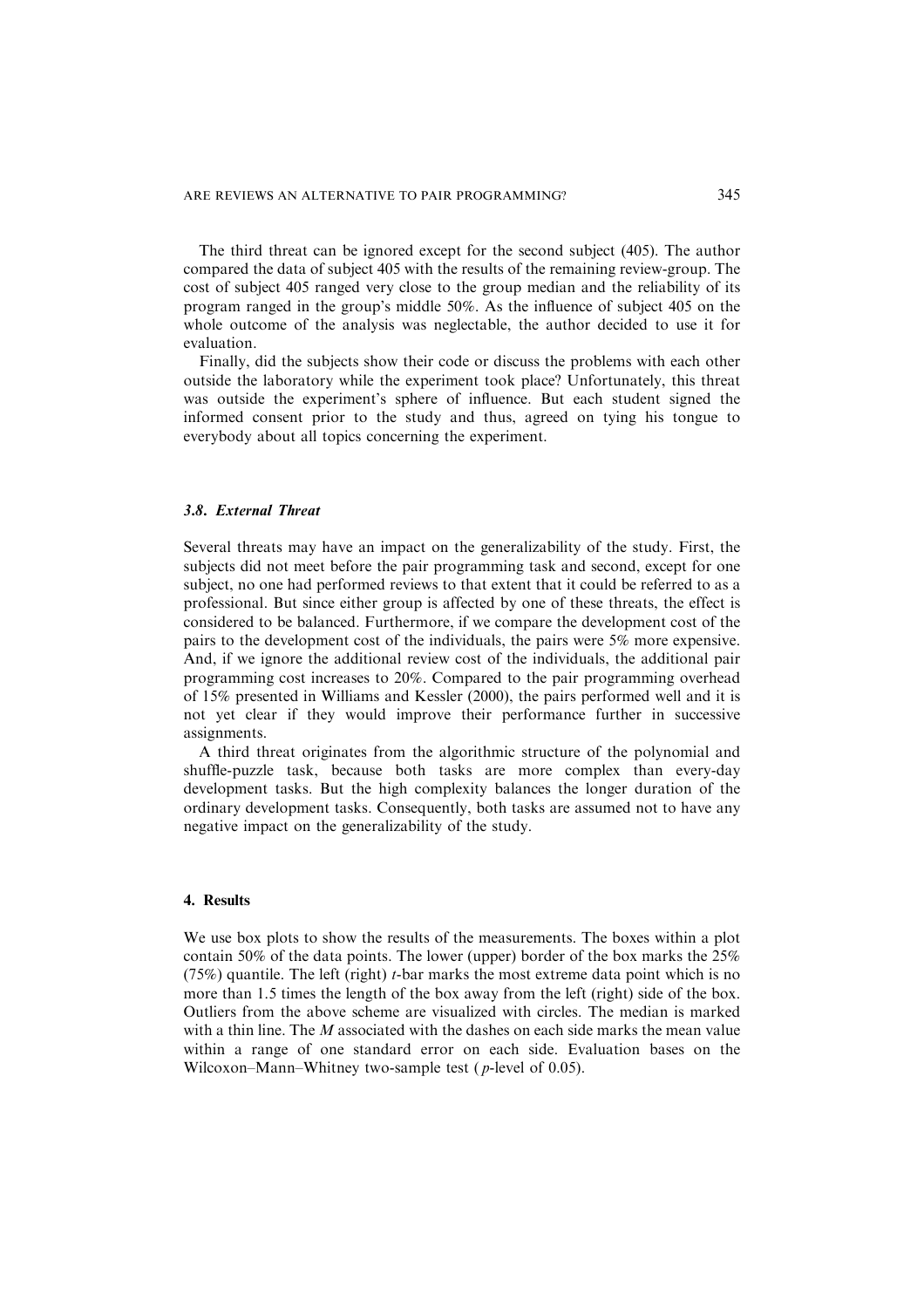#### 4.1. Reliability

The two boxplots on the left hand side of Figure 4 depict the reliability of the final programs  $r_{OA}$ . As the exit criterion of the QA phase was to pass at least 95 tests of the acceptance-test, the reliability of all programs lies above this threshold, see left most plot of Figure 4. There is almost no difference between both groups concerning the median (pairs 99%, review 100%) and the mean (pairs 98.4%, review 98.8%) of the data-samples. The reliability for the large-test is not as good as compared to the numbers of the acceptance-test (median: pairs 99.4%, review 98%; mean: pairs 96.7%, review 97.4%), see second to left plot of Figure 4. But as expected, the differences within both tests, acceptance- and large-test, are faraway from being significant.

So far, each subject had to pass a quality control. But what would have happened if the QA-phase had been omitted? The two boxplots on the right hand side of Figure 4 show the reliability of the programs after the Implementation phase  $(r_{\text{Imp}})$ . From a methodological point of view, this comparison is confounded by a second independent variable personal attitude to testing as it has already been discussed in Section 2. But this comparison is interesting anyway as parts of this study should be comparable to other studies. Both tests (acceptance- and large-test) reveal similar results concerning reliability. The average reliability of the programs developed by the pairs is higher than that of single developers (acceptance-test: pair 57%, review 43.8%; large-test: pair 53.5%, review 46.6%), though the medians differ only slightly (acceptance-test: pair 39%, review 39%; large-test: pair 33%, review 37.6%). The box containing 50% of the pair data-sample is more shifted to the 100% level than the box of the review data-sample but the review data-sample has a smaller variability. Both differences are not statistically significant, however.

Despite the fact that on average the pairs produced programs with a higher reliability before the QA phase, the small measured difference after implementation was not expected. Is this small difference in reliability caused by the reviews? As it turned out from the post-test questionnaire, the subjects got little feedback from the



Figure 4. Reliability of final programs after QA and after implementation.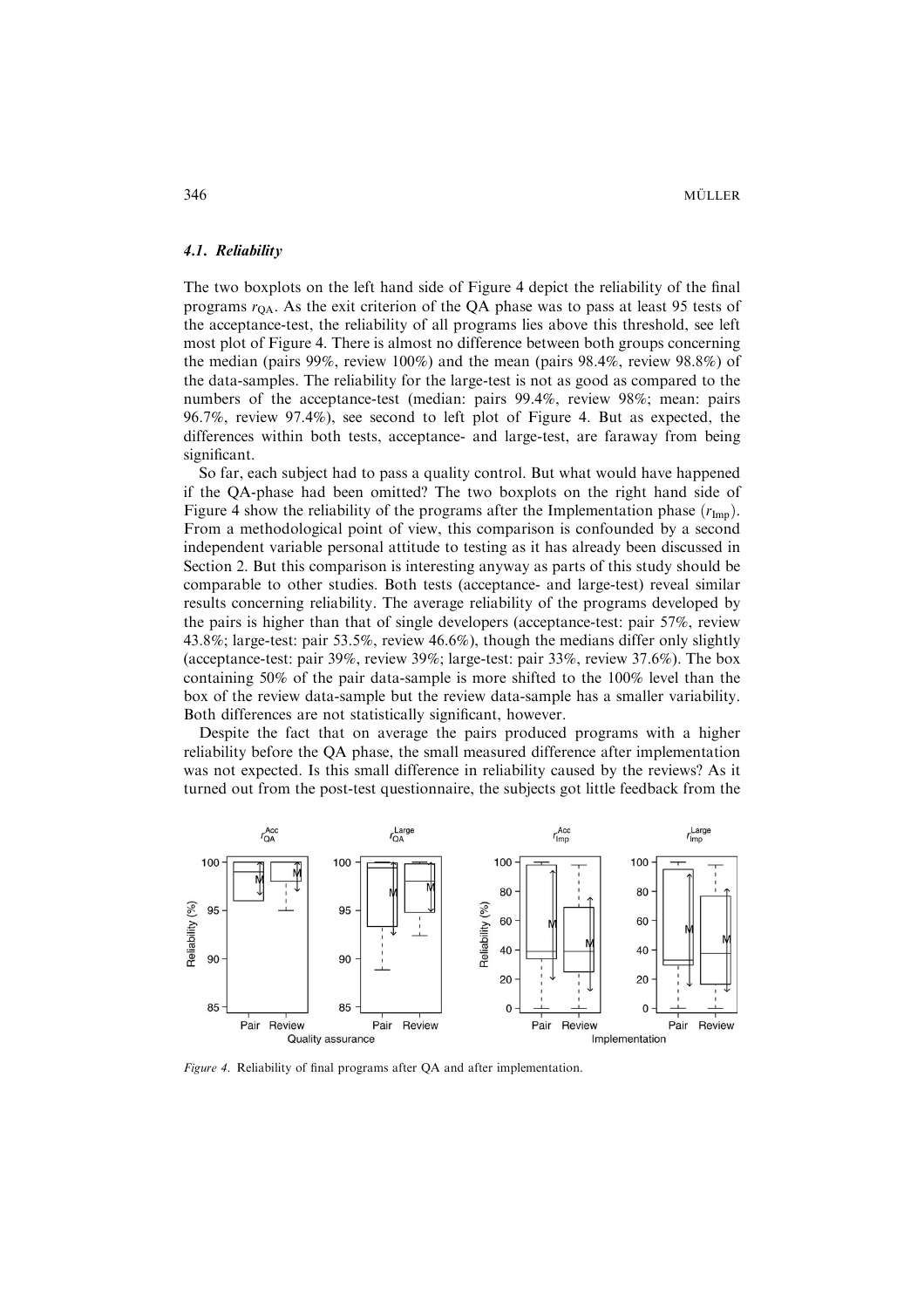reviews. Thus, the quality of the programs developed by single developers cannot be ascribed to the error-finding capabilities of the reviews alone. However, the possible reason for the small difference in reliability could be a psychological effect because the developer's attitude to quality changes if he knows that somebody else is looking at his program. Thus, the subjects were more aware of program flaws and anxious about being blamed on a bad program structure. Finally, this is still an effect caused by the reviews, because if the reviews had been omitted, the subjects would not have changed their programming style and thus, they would have produced programs with lower measurable reliability.

# 4.2. Cost

Figure 5 depicts the boxplots for the costs of the whole task  $c<sub>OA</sub>$ , for implementation  $c_{\text{Imp}}$ , and for QA  $c_{\text{OA-Imp}}$ . There is a small difference in the total task cost between both groups if the medians (pair 471 mm, review 442 mm) and the means (pair 490 mm, review 467 mm) are compared. However, due to the large variance in the data-sets of both groups, this difference is not significant. The variance of the  $c_{QA}^{Rev}$ data-set is larger than for the  $c_{QA}^{Pair}$  data-set (longer dashes). To say it from the economical point of view: the single programrs are 5% cheaper than the developer pairs if the average cost is compared. If we combine this result with the result of the reliability analysis, we have to say that the single programmers developed programs with comparable quality but with fewer cost as compared to developer pairs. But to be honest, it is not clear if these cost savings can really be observed in practice.

The other two box plots of Figure 5 depict the distribution of the cost on the implementation and the QA phase. Single programmers are cheaper during



Figure 5. Cost for whole task  $c_{QA}$ , implementation  $c_{Imp}$ , and quality assurance  $c_{QA-Imp}$ .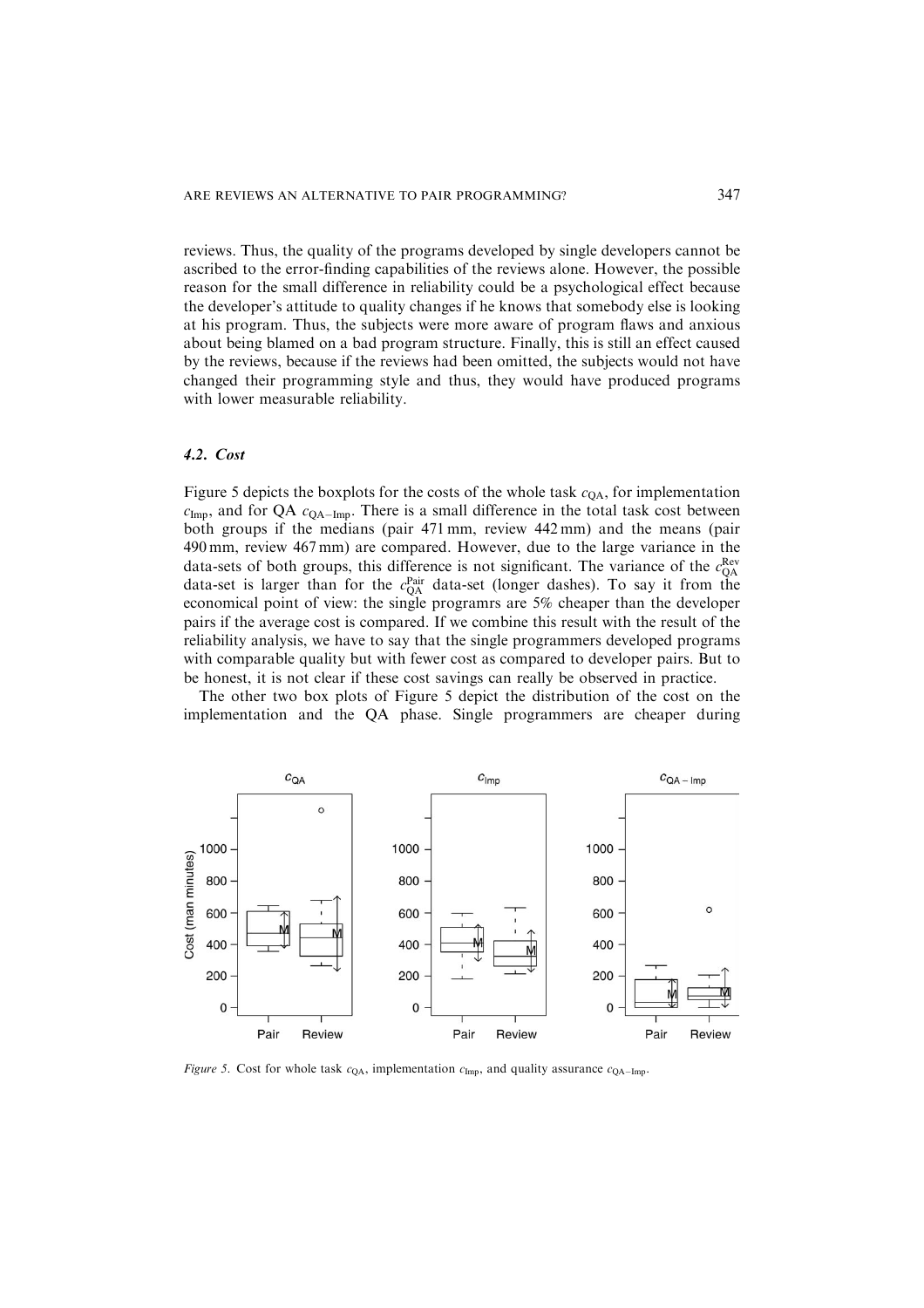| 1. Assignment |            |            |            | $p$ -level |            |                |
|---------------|------------|------------|------------|------------|------------|----------------|
| Mean          | Std-dev    | Median     | Mean       | Std-dev    | Median     | Wilcoxon       |
| 98.4          | 2.28       | 99.6       | 95.8       | 3.98       | 96.8       | 0.235          |
| 99.1          | 1.37       | 100.0      | 98.1       | 1.93       | 98.0       | 0.116          |
| 44.2          | 34.01      | 30.0       | 56.7       | 37.71      | 69.7       | 0.568          |
| 47.2          | 33.52      | 39.0       | 54.5       | 36.06      | 39.0       | 0.510          |
| 536<br>442    | 212<br>124 | 512<br>438 | 426<br>331 | 121<br>100 | 398<br>324 | 0.052<br>0.018 |
|               |            |            |            |            |            | 2. Assignment  |

Table 2. Differences between first and second assignment averaged over groups and tasks.

implementation (median: pair 409, review 324; mean: pair 409, review 357) but these savings are lost during QA.

# 4.3. Sequence Analysis

Due to the experiment's counterbalanced design, it is mandatory to look at effects that have their roots in the consecutive treatment of two development tasks. We were looking for differences between assignments ignoring the specific method and the specific problem. The focus lies only on the order of the assignments. Table 2 compares the means, standard deviations, and medians of the main metrics used in this study. Statistically significant values are marked.

The first four rows focus on the reliability of the different program versions. The reliability of the program versions after the QA phase decreases from the first to the second assignment while the reliability of the program versions right after the implementation phase increases. These effects are quite visible from the means and the medians of both assignments. However, none of the effects is statistically significant. In summary, any trends towards a change in reliability can not be seen, as one measure indicates a potential loss and the other a potential improvement in reliability.

In contrast to the divergent picture for reliability, there is a clear trend towards a reduction of the programming effort from the first to the second assignment. Both  $c<sub>OA</sub>$  and  $c<sub>Imp</sub>$  data sets show a decrease of programming effort. While the difference in

| Category                                            | Pairs         |                |            |               | $p$ -level     |             |                |
|-----------------------------------------------------|---------------|----------------|------------|---------------|----------------|-------------|----------------|
|                                                     | Mean          | Std-dev        | Median     | Mean          | Std-dev        | Median      | Wilcoxon       |
| <b>NoAccTests</b>                                   | 3.0           | 2.7            | 2.5        | 4.2           | 4.6            | 3.0         | 0.426          |
| CodeSize (LOC)<br>$c_{QA-Imp}/NoAccTests$ (man min) | 156.2<br>20.0 | 34.74<br>25.47 | 148<br>8.6 | 151.5<br>24.2 | 33.29<br>16.15 | 141<br>24.7 | 0.669<br>0.247 |

Table 3. Comparison of number of acceptance-tests, size of written code, and OA cycle cost.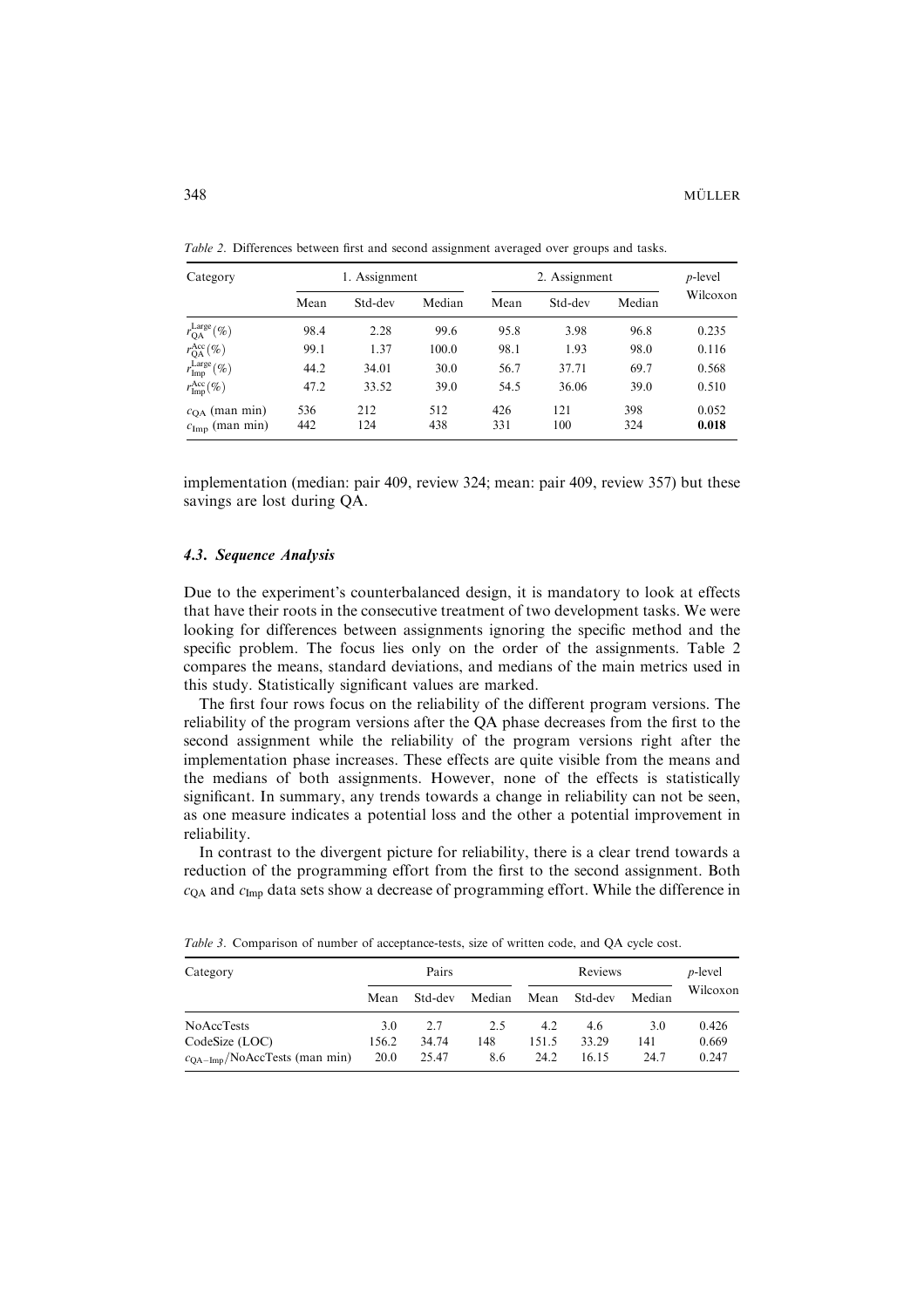the  $c_{OA}$  data set is not significant, the  $c_{Imp}$  data set is an indication towards an improvement of productivity and points out a learning effect from the first to the second assignment.

### 4.4. Additional Results

The reviews lasted on average 60 min or about 15% of the total development time. The average size of reviewed programs was 113 lines of code and the average review speed was 119 lines of code per hour.

Table 3 lists the medians and means for other metrics of this study: number of acceptance-tests, the developed code size, and the correction cost for a QA cycle. A QA cycle consists of one acceptance-test and its subsequent rework phase, if necessary. However, the QA cycle cost consists only of the time needed for rework. The execution time of the acceptance-test is not included. It is reasonable to study the correction cost for a QA cycle because both data-sets ( $c_{OA-Imp}$  and NoAccTests) are correlated with  $r^2 = 0.78$ . According to Humphrey (1995), this is a strong correlation and adequate for planning purposes because  $0.7 \le r^2 < 0.9$ .

None of the presented metrics of Table 3 shows a significant difference. However, it is remarkable that the average cost for a QA cycle is lower for developer pairs than for the individuals despite the doubled personal cost for the pairs. Thus, the pairs were more than two times faster during QA.

Figure 6 shows some results of the post-test questionnaire. One task of the questionnaire was to classify the overall efficacy of reviews and pair programming, see the two left most histograms of the figure. A scale ranging from 1 (very bad) to 5 (very good) was provided for each classification. It turned out that the subjects were more convinced about the efficacy of pair programming (median: 4, see thick dot) as compared to the efficacy of reviews (median: 3). This result is consistent with the outcome of the ranking of pair programming as compared to reviews, second to right histogram. Another part of the questionnaire evaluated the fun experienced with pair programming, right most histogram. This issue was worth an evaluation because the fun is regarded as one advantage of pair programming over individual development. And as expected, 15 subjects (75%) enjoyed the pair programming task very much and the other five subjects had also fun trying it.



Figure 6. Results from post test questionnaire.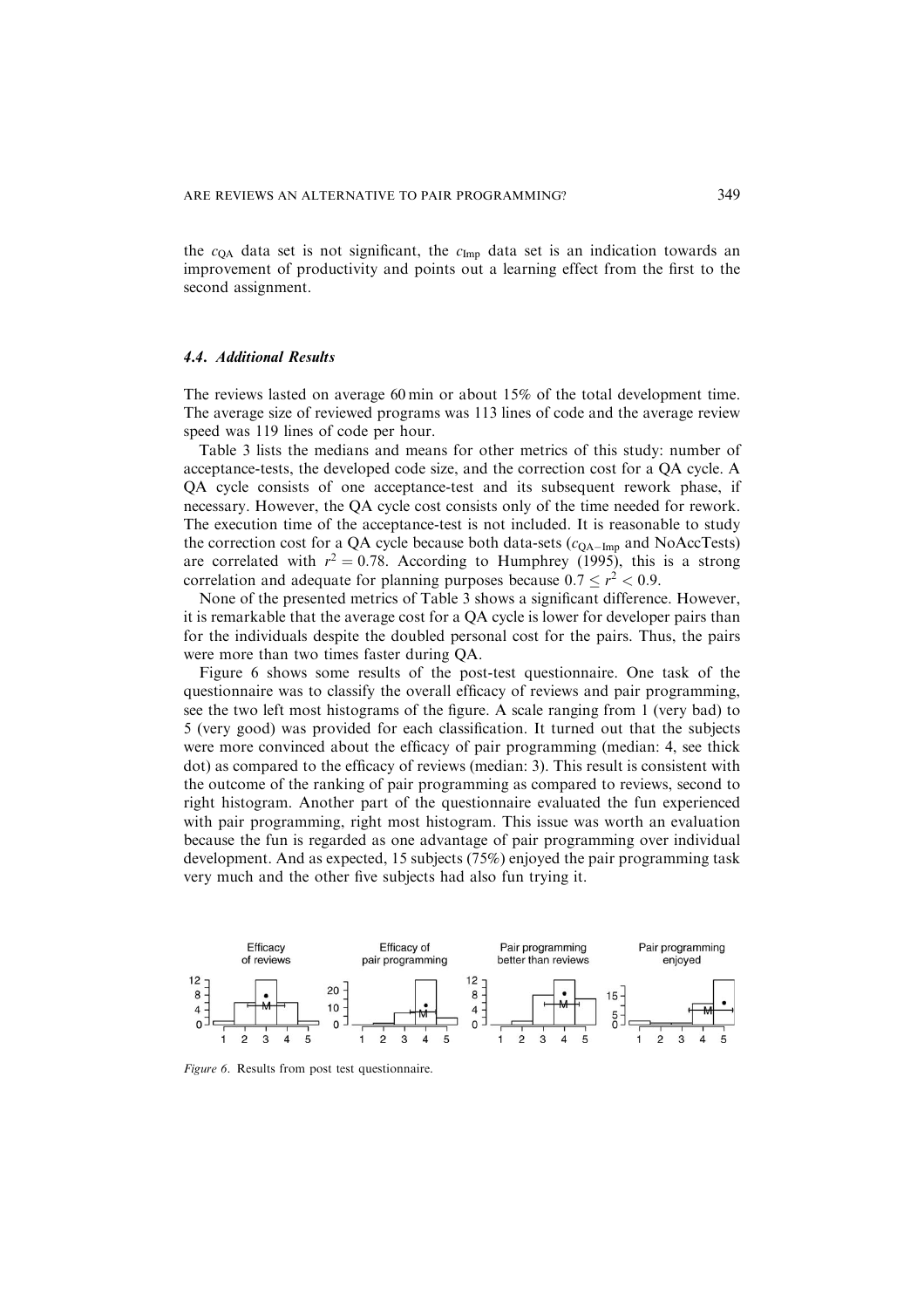# 5. Conclusions

This paper compared developer pairs to single programmers assisted by a separate review phase. The comparison considered the issues of more expensive developer pairs and more reliable code produced by pairs as compared to single developers. The results suggest to negatively answering both issues.

- . A pair of developers does not produce more reliable code than a single developer whose code was reviewed.
- . Although pairs of developers tend to cost more than single developers equipped with reviews, the increased cost is too small to be seen in practice.

To answer the question about a method that produces the quality of developer pairs with only a fraction of the cost: reviews produce the same quality with nearly the same cost.

Another outcome of this study is the lower defect fix cost for the pairs during QA as compared to individual developers, because developer pairs seem to be more than twice as fast during QA than individual developers. However, it is yet unclear if this effect can only be seen for pairs fixing their own code, or if it is inherent to pair programming and thus, independent on the author of the code.

This study is far from being complete. Power analysis showed a high likelihood of committing a type two error. The chance of not showing any difference between both methodologies, despite the fact that there could be one, is too high. Repetition of this experiment is mandatory in order to enlarge the sample size and thus, to reduce the possibility of a missed chance. A repetition with experienced reviewers and pair programmers would also eliminate the discussed aspects of generalizability. Another reason for not finding a noticeable difference between both methods could be the length of the programming tasks because both tasks could have been too short to show the superiority of pair programming.

# **Notes**

- 1. The experimental settings are described too vague in Nawrocki and Wojciechowski (2001) as to get any reliable information on this topic.
- 2. The pretest questionnaire asked for the size of the largest developed program. It seems quite reasonable that the presented figures contain reused code as well. The final decision, if reused code should be counted as well, was left to the subject.

#### References

Cockburn, A., and Williams, L. 2000. The costs and benefits of pair programming. In eXtreme Programming and Flexible Processes in Software Engineering (XP2000). Cagliari, Italy, June. Cohen, J. 1977. Statistical Power Analysis for the Behavioral Sciences. Academic Press.